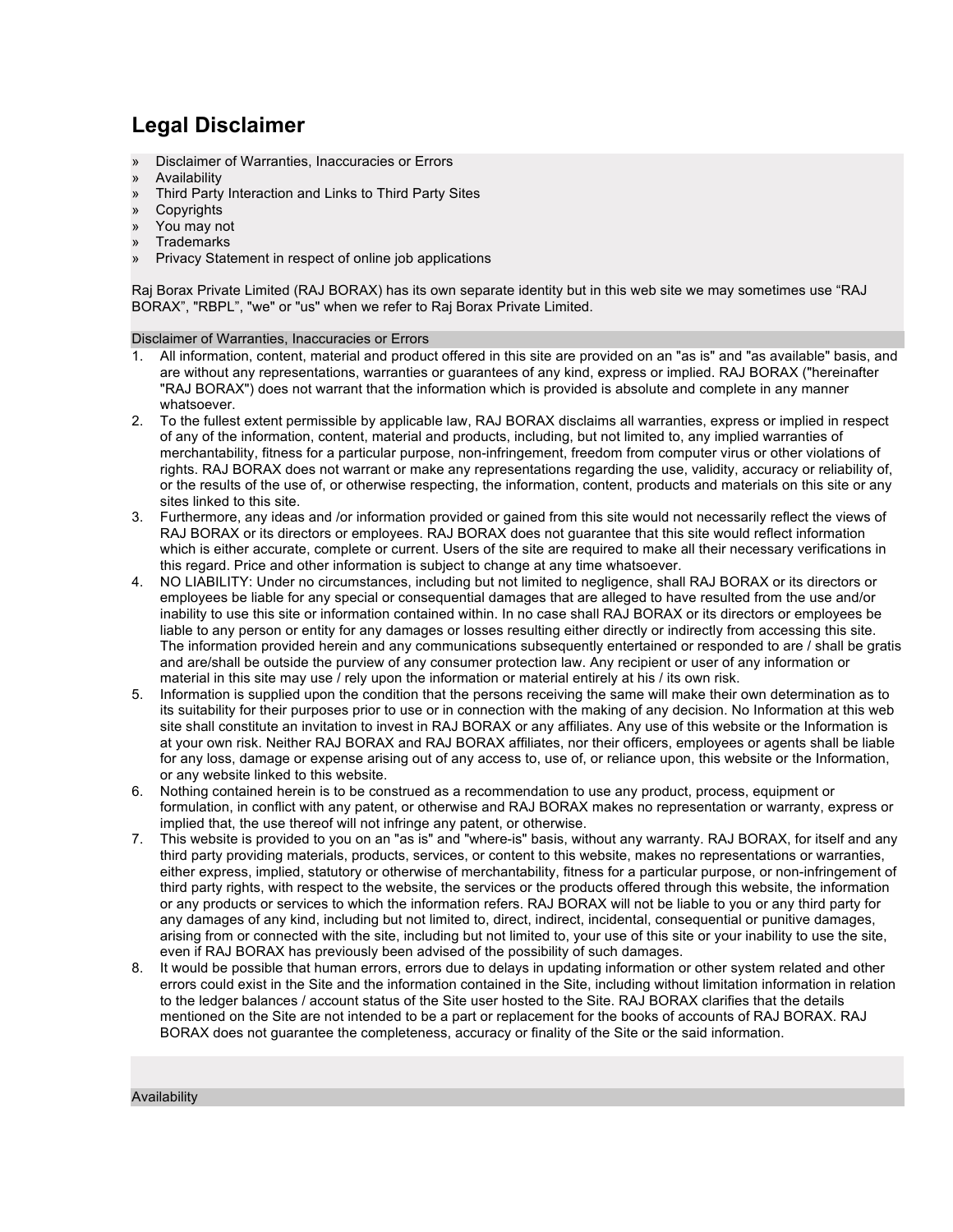- 1. RAJ BORAX controls and operates this web site from India and makes no representation that the materials are appropriate or will be available for use in other locations. If you use this web site from outside the India , it would also be subject to the additional condition that you are entirely responsible for compliance with all applicable local laws applicable to you, along with the provisions of the exchange control laws applicable in India .
- 2. RAJ BORAX may have several websites offering products, services, content and various other functionalities (collectively the "Services") to specific regions worldwide. The Services offered in one region may differ from those in other regions due to availability, local or regional laws, shipment and other considerations. RAJ BORAX does not make any warranty or representation that a user in one region may obtain the Services from the RAJ BORAX site in another region and RAJ BORAX may cancel a user's order or redirect a user to the site for that user's region if a user attempts to order Services offered on a site in another region.
- 3. Information that RAJ BORAX publishes on the World Wide Web may contain references or cross references to RAJ BORAX products, programs and services that are not announced or available in your country. Such references do not imply that RAJ BORAX intends to announce such products, programs or services in your country. Consult your local RAJ BORAX business contact for information regarding the products, programs and services that may be available to you.

# Third Party Interaction and Links to Third Party Sites

- 1. In your use of the web site, you may enter into correspondence with, purchase goods and/or services from, or participate in promotions of advertisers or members or sponsors or sites linked from the web site. Any such correspondence, advertisement, purchase or promotion, including the delivery of and the payment for goods and/or services, and any other term, condition, warranty or representation associated with such correspondence, purchase or promotion, is solely between you and the applicable third party. You agree that RAJ BORAX has no liability, obligation or responsibility for any such correspondence, purchase or promotion between you and any such third party.
- 2. This website may be linked to other websites on the World Wide Web that are not under the control of or maintained by RAJ BORAX. Such links do not indicate any responsibility or endorsement on our part for the external website concerned, its contents or the links displayed on it. These links are provided only as a convenience, in order to help you find relevant websites, services and/or products that may be of interest to you, quickly and easily. It is your responsibility to decide whether any services and/or products available through any of these websites are suitable for your purposes. RAJ BORAX is not responsible for the owners or operators of these websites or for any goods or services they supply or for the content of their websites and does not give or enter into any conditions, warranties or other terms or representations in relation to any of these or accept any liability in relation to any of these (including any liability arising out of any claim that the content of any external web site to which this web site includes a link infringes the intellectual property rights of any third party).

## **Copyrights**

1. None of the material contained in this Site may be copied, reproduced, distributed, republished, downloaded, displayed, posted or transmitted in any form or by any means including, but not limited to, electronic, mechanical, photocopying, recording or otherwise, without the prior written consent of RAJ BORAX. All copyright and other intellectual property rights in this material is owned by RAJ BORAX or have been licensed for use to RAJ BORAX by the owners of the rights.

## You may not

Copy (whether by printing off onto paper, storing on disk, downloading or in any other way), distribute (including distributing copies), download, display, perform, reproduce, distribute, modify, edit, alter, enhance, broadcast or tamper with in any way or otherwise use any material contained in the web site. These restrictions apply in relation to all or part of the material on the web site;

Copy and distribute this information on any other server, or modify or re-use text or graphics on this system or another system. No reproduction of any part of the web site may be sold or distributed for commercial gain nor shall it be modified or incorporated in any other work, publication or web site, whether in hard copy or electronic format, including postings to any other web site.

Remove any copyright, trade mark or other intellectual property notices contained in the original material from any material copied or printed off from the web site; or link to this web site, without our express written consent.